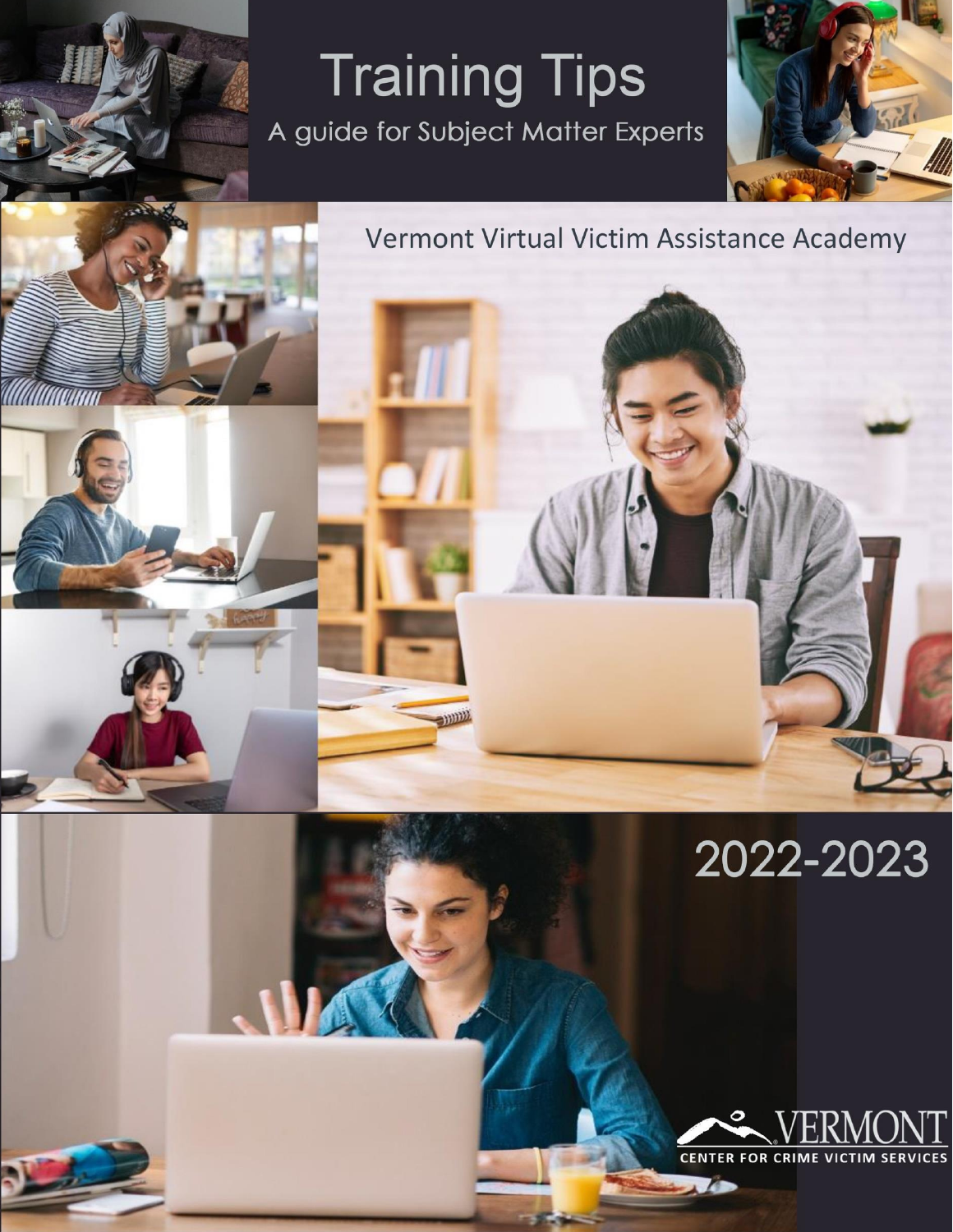#### **WELCOME!**

*This guide is intended to be a support document for Subject Matter Experts (SMEs) who are offering their expertise to Vermont's Virtual Assistance Academy as a training facilitator.*

#### **We are thankful for your dedication to the education of Vermont's Victim Service Providers!**

### 1. OVERVIEW

As an agency with a pulse on the needs of service providers within Vermont and nationally, a transition to online learning is the only appropriate way to accommodate everyone's needs at this time. We plan to ensure that all participants are given opportunities to connect with colleagues through various online platforms. Our goal is that the powerful connections made with face-to-face training are not lost in the migration. Lastly, we strive to ensure that all participants will graduate the program feeling that their victim services toolbox has been strengthened.

We recognize that it is not possible to transition course work created for in-person training to an online platform without modification. To do this effectively we have created this guide to aid our SMEs to create meaningful, engaging, and valuable sessions.



Adapted from: Kumar, S., Martin, F., Budhrani, K., & Ritzhaupt, A. (2019). Award-Winning Faculty Online Teaching<br>Practices: Elements of Award-Winning Courses. Online Learning, 23(4), 160-180.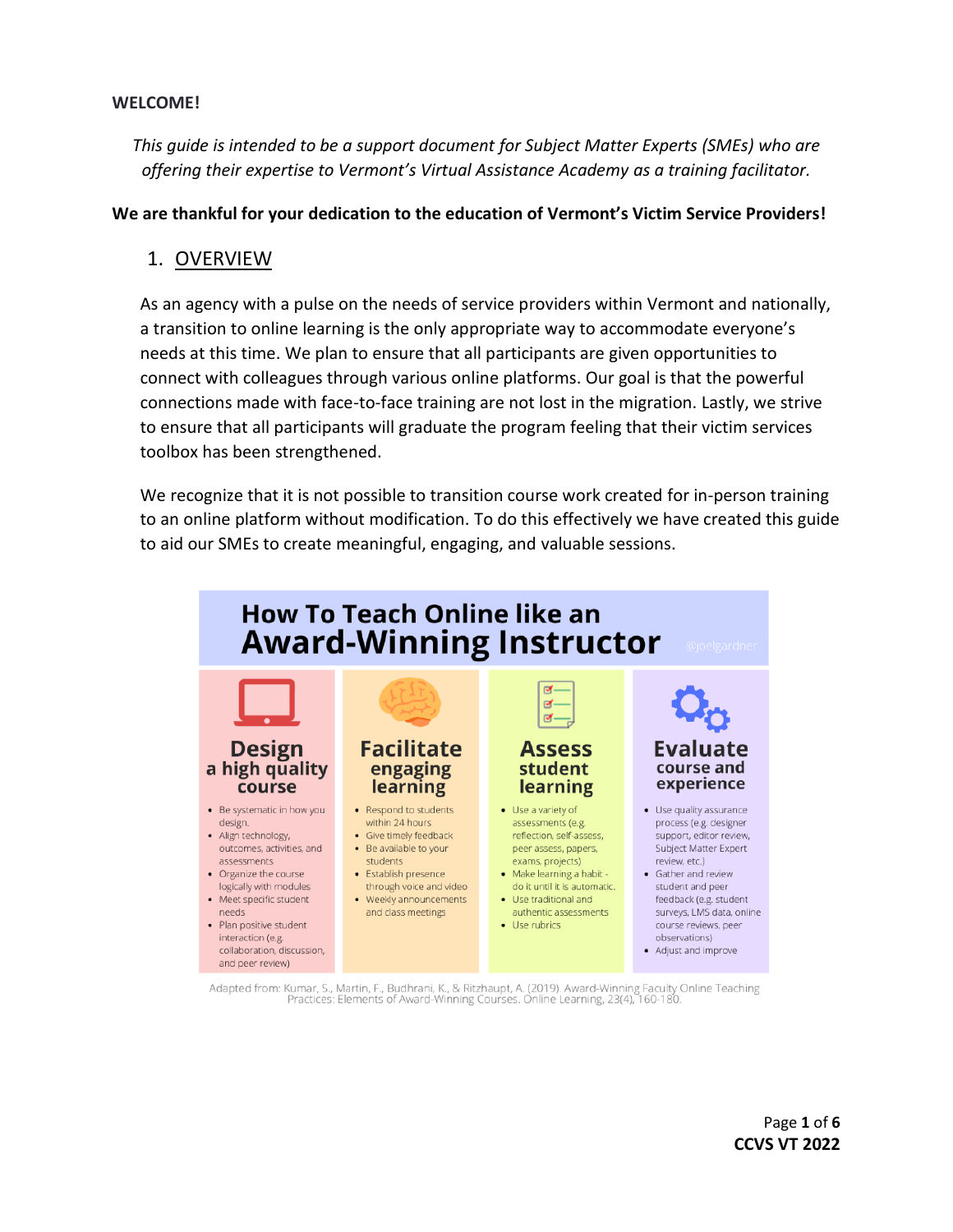# *2.* LEARNING MODEL

*CCVS will use the RASE (Resources, Activity, Support, Evaluation) model to create classes that are expertly designed for optimal learning online in conjunction with the Six Principles [of Adult Learning](chrome-extension://efaidnbmnnnibpcajpcglclefindmkaj/viewer.html?pdfurl=https%3A%2F%2Fwww.globallearningpartners.com%2Fwp-content%2Fuploads%2Fmigrated%2Fresources%2F6_Core_Principles_for_Learning.pdf&clen=357531&chunk=true) pioneered by Global Learning Partners.* 

## *The Six Principles of Adult Learning Are:*

- 1. Immediacy
- 2. Respect
- 3. Relevance
- 4. Safety
- 5. Engagement and
- 6. Inclusion



# **RASE LEARNING MODEL**

*The elements of the course design for the VVVAA will follow the*  **RASE learning Design Model**:

**R: Resources:** *Resources are technology based multi-media content specifically designed for education and training purposes.*

Resources should be *authentic* and *relevant*. For instance, current events and real-world problems. The more resources are relevant, the more they will be retained.

**A: Activity:** *Activities should be intentionally created and/or selected by SME to provide experiences and opportunities for learners to construct and use knowledge from digital resources.* 

#### **Resources**:

- $\pm$  Ebooks
- $\downarrow$  Web content
- $\bigstar$  Educational Videos
- $\leftarrow$  Animation
- $\leftarrow$  Simulations
- $\downarrow$  Podcasts
- $\ddot{\bullet}$  Interactive multimedia
- $\leftarrow$  Polls
- $\leftarrow$  YouTube
- $\frac{1}{2}$  iTunes

**S: Support:** *Academic and non-academic support is essential for online learning to assure retention and avoid feelings of isolation that can happen in online learning spaces.* 

Types of support connections are Participant to Participant, Participant to Content, and Participant to Instructor, and can be achieved through the following outlets:

- Forums
- Email
- Social media
	- Message board

• Chat

**E: Evaluation:** *Expectations of attendance and engagement will be conveyed to participants in advance of the course. Additionally, CCVS will distribute an evaluation survey to each learner at the end of each session and results will be shared with the SMEs.*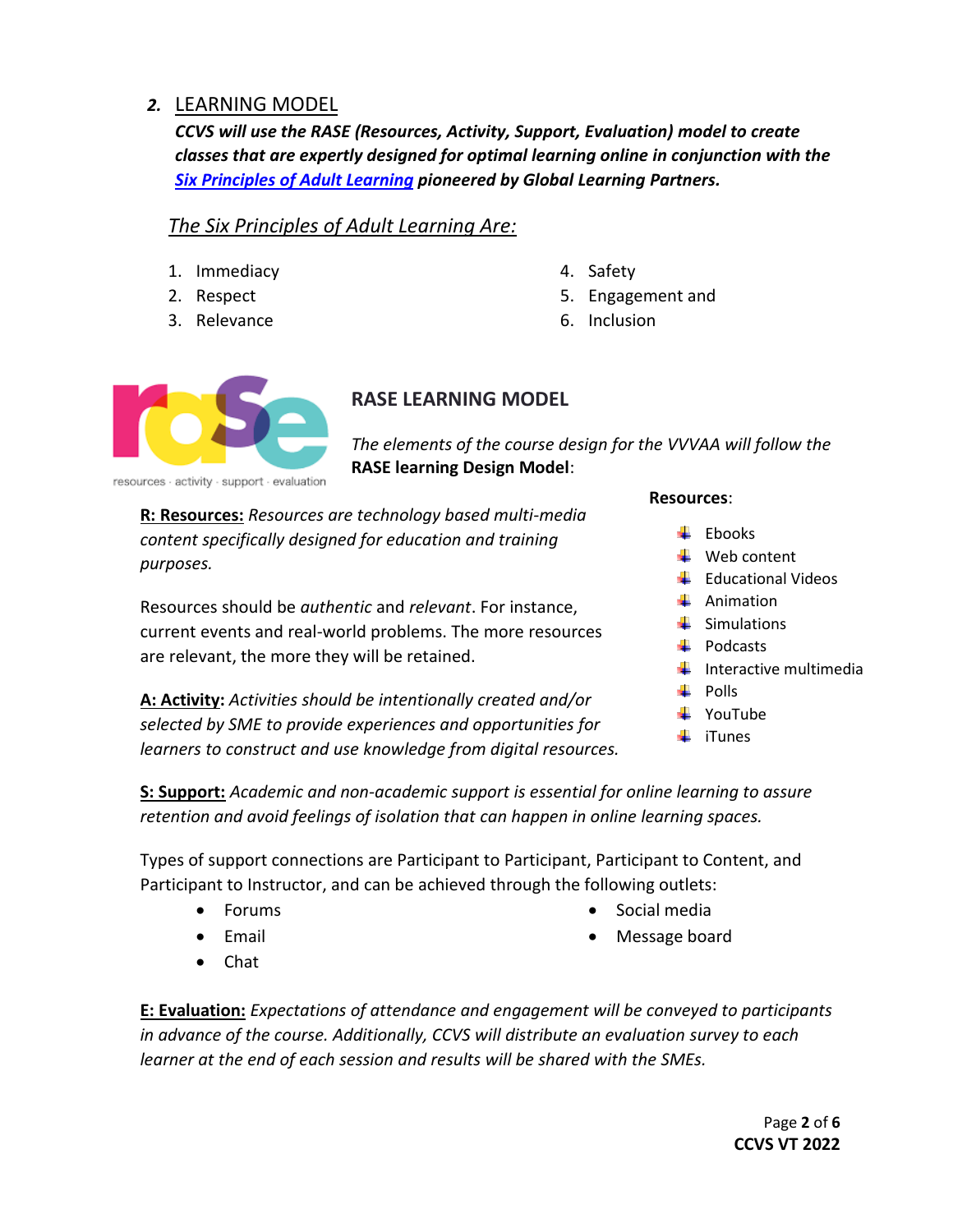### **The Virtual Vermont Victim Assistance Academy will provide:**

- A safe and supportive environment in which to learn.
- Relationships that encourage professional development and peer support.
- A greater understanding of the criminal justice system in Vermont.
- The centering of services for traditionally underserved populations.

CCVS will provide the technology for interaction between SME and participants as outlined below in the "Learning Platform" section.

## 3. TENATIVE SCHEDULE OUTLINE & SME EXPECTATION:

- Each trainer will prepare a training based on their assigned subject matter.
- The training will last approximately **30 – 90 minutes** depending on topic and scope of learning.
- SME may **host virtual "office hours"** at their discretion.
- SME will utilize whichever presentation platform (e.g., PowerPoint, Prezi, Etc.) they are most comfortable with for delivery of content through Zoom. CCVS will provide technical assistance when needed.
- An **outline of the training will be provided to the Center for Crime Victim Services** in advance of the presentation date.
	- $\circ$  This basic outline will also be shared with other trainers in the session so other trainers can tie the subject matter together and make creative transitions between presentations.
- Ideally, training must **include 2-3 resources from the list above (pg. 2)** to maintain participant participation.
- Prior to the Academy session, each participant will complete a Learning Needs and Resource Assessment. SME will be provided the results from each participant so the results can be incorporated into the presentation. The results of the assessment can offer very valuable insight into needs and learning styes of each participant in the cohort.



## *A Tip from an Expert*

Expert online instruction is marked by SMEs that know their content and materials but also evaluate their online course and teaching method based on feedback from the learners. The ability to be nimble and react based on participant needs is the mark of an expert instructor. These teachers are classified as challengers, affirmers, and influencers.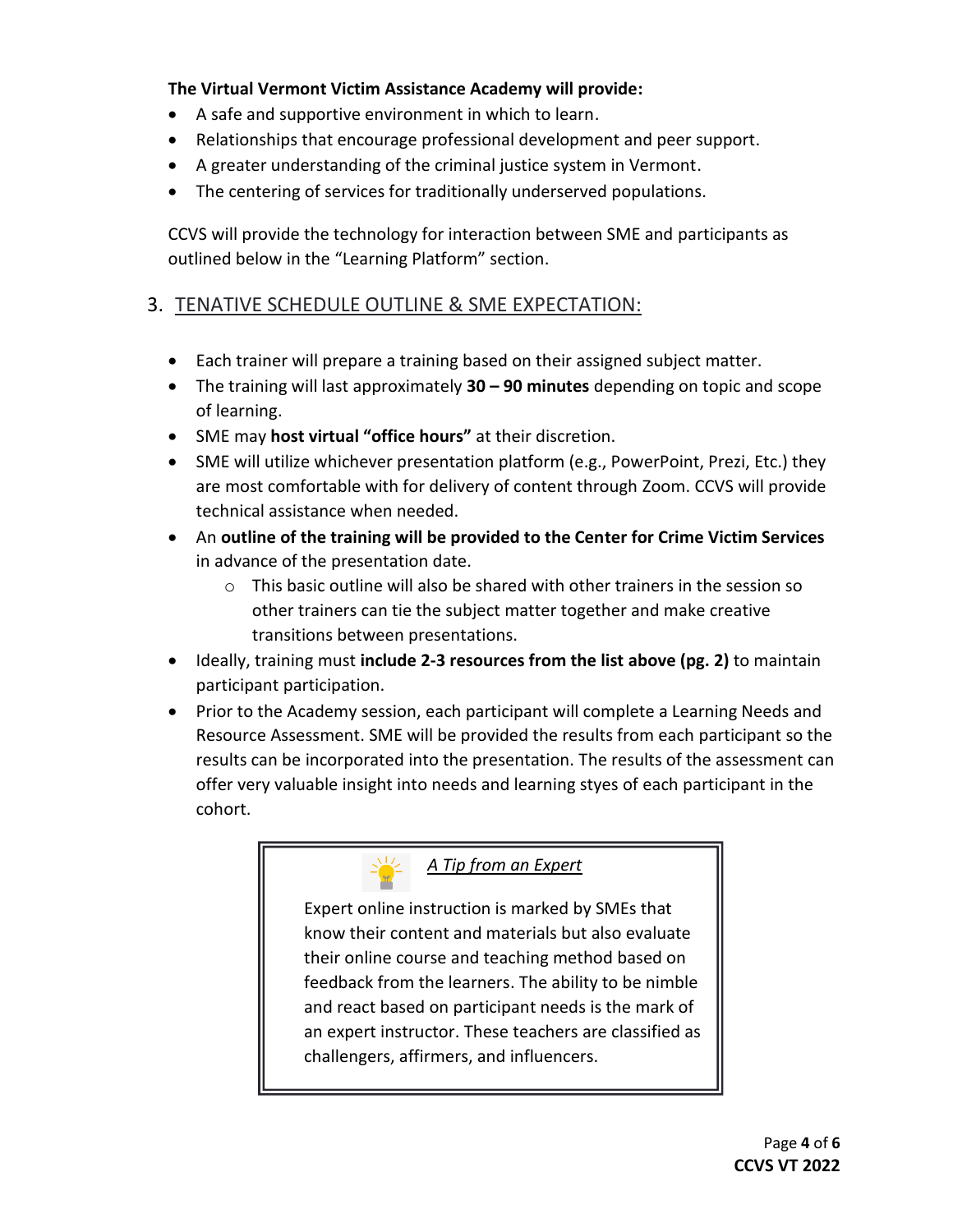**In addition to creating a presentation and choosing activities, each trainer may assign homework before the training.**

- The assignment given prior to the training should prepare learners for a discussion on the topic(s) that they will be learning about in the session.
- This assignment will be provided to the learning group in advance of the first day of the first session.

# 4. LEARNING PLATFORM:

The Vermont Virtual Victim Assistance Academy will use **Ruzuku** or a similar platform for material storage and correspondence. Trainings and presentations will be offered through **Zoom** or similar platform.

Any trainers unfamiliar with the platform will have the opportunity to go through a training prior to the live VVVAA. Also, *Ruzuku.com offers a 14-day free trial*. Simply go to

Ruzuku.com and in the upper right-hand corner, click the violet "Free trial" button (shown here) if you wish to try it out on your own!

Start your 14 day free trial

## 5. COMPENSATION:

CCVS is a non-profit, state-based agency. SMEs have historically participated voluntarily. However, compensation may be arranged on an individual basis. If you plan to request compensation for your work on the VVVAA, please indicate at the beginning of our conversations.

6. SUPPORT:

#### *You are not alone; we are here to help!*

Every module and training session that happens as part of the VVVAA will have at least one support person present and involved from the practice or dry run until the end of the webinar.

**The support staff for this online academy is the person present and involved in the online learning experience but whose primary function does not involve teaching or leadership.** The support role is responsible for the administrative side of the meeting, such as managing participants or starting/stopping the recording and troubleshooting so that the trainer can focus specifically on the content matter.